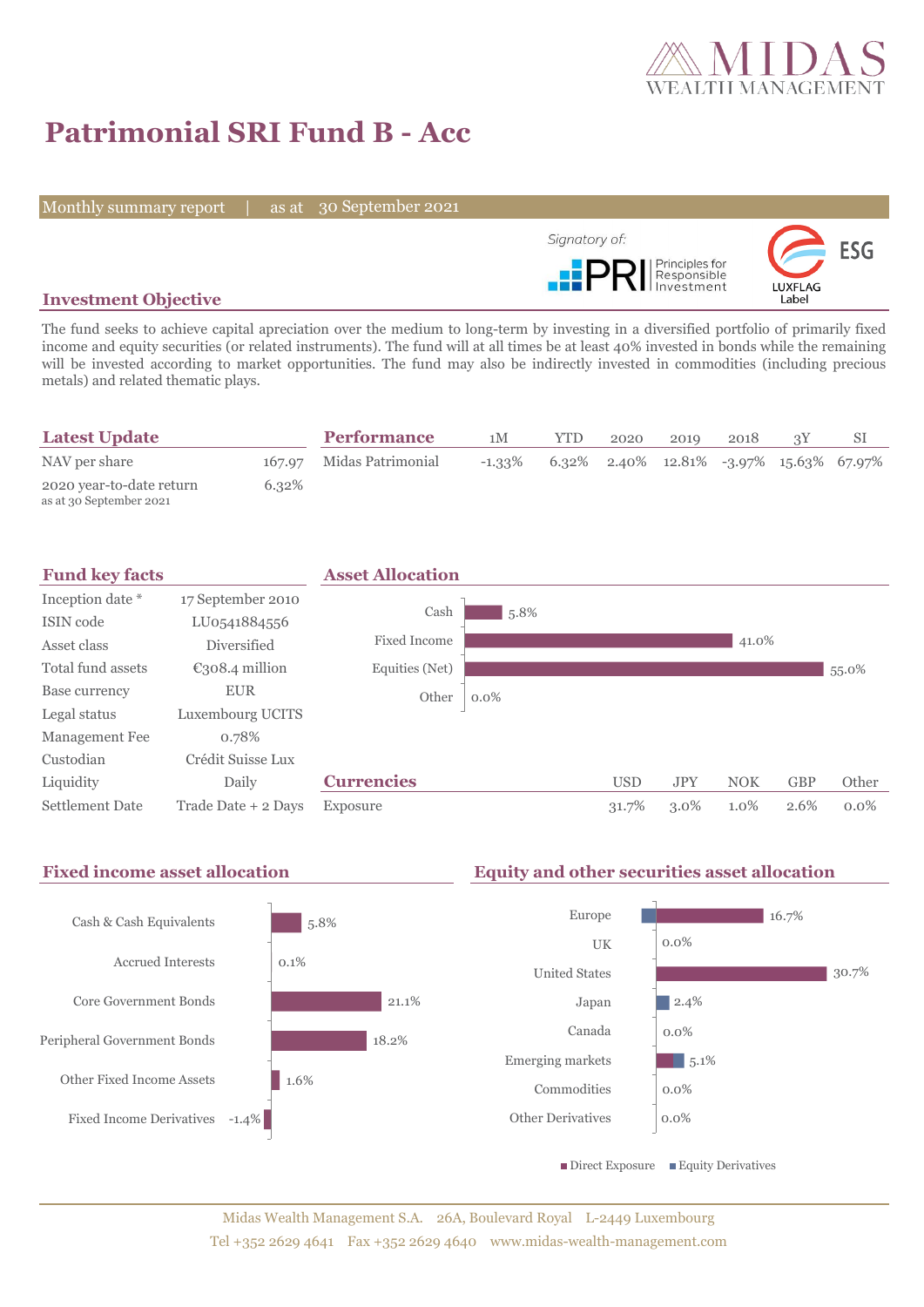

# **Patrimonial SRI Fund B - Acc**

Monthly summary report | as at 30 September 2021

| Top 10 fixed income holdings          | Rating       | Weight  |                  | <b>Fixed income rating breakdown</b> |
|---------------------------------------|--------------|---------|------------------|--------------------------------------|
| HELLENIC REPUBLI : GGB 4 3/8 08/01/22 | $BB-$        | 3.8%    |                  |                                      |
| BTPS: BTPS $1.07/15/22$               | BBB-         | $3.4\%$ | AAA              | 28.5%                                |
| BUNDESSCHATZANW: BKO 0 03/11/22       | AAA          | 3.4%    | AA               | 18.3%                                |
| BTPS: BTPS 0.35 02/01/25              | BBB-         | $3.0\%$ | $\boldsymbol{A}$ | 8.6%                                 |
| BUNDESSCHATZANW: BKO o 06/16/23       | AAA          | 2.6%    | <b>BBB</b>       | 33.4%                                |
| SPANISH GOV'T: SPGB o 01/31/26        | $BBB+$       | $2.3\%$ | <b>BB</b>        | 11.2%                                |
| IRISH GOVT : IRISH $1.05/15/26$       | $\mathbf{A}$ | 1.9%    | $\mathbf B$      | $0.0\%$                              |
| SPANISH GOV'T: SPGB 0.4 04/30/22      | $BBB+$       | 1.8%    | CCC              | $0.0\%$                              |
| FRANCE O.A.T.: FRTR 0 02/25/22        | AA           | 1.8%    |                  |                                      |
| REP OF POLAND: POLAND 0 02/10/25      | $A-$         | 1.6%    | <b>NR</b>        | $0.0\%$                              |

| Top 10 equity holdings         | Sector                        | Weight | Εq |
|--------------------------------|-------------------------------|--------|----|
| <b>BROADCOM INC</b>            | <b>Information Technology</b> | 2.8%   |    |
| <b>MICROSOFT CORP</b>          | <b>Information Technology</b> | 2.7%   |    |
| AMAZON.COM INC                 | <b>Consumer Discretionary</b> | 2.5%   |    |
| <b>APPLE INC</b>               | <b>Information Technology</b> | 1.9%   |    |
| <b>JPMORGAN CHASE &amp; CO</b> | Financials                    | 1.9%   |    |
| <b>IOVIA HOLDINGS INC</b>      | <b>Health Care</b>            | 1.9%   |    |
| <b>ASML HOLDING NV</b>         | <b>Information Technology</b> | 1.9%   |    |
| UNITEDHEALTH GROUP INC         | <b>Health Care</b>            | 1.9%   |    |
| <b>NIKE INC</b>                | <b>Consumer Discretionary</b> | 1.7%   |    |
| <b>SIEMENS HEALTHINEERS AG</b> | <b>Health Care</b>            | 1.7%   |    |

#### **Top 10 equity holdings** Sector Weight **Equity sector breakdown**





## **Thematics breakdown Top 5 funds and other holdings**

| iShares STOXX Europe 600 Oil & Gas UCITS 1.6%    |      |  |  |
|--------------------------------------------------|------|--|--|
| iShares EURO STOXX Banks 30-15 UCITS ET          | 1.4% |  |  |
| Allianz China A-Shares                           |      |  |  |
| Amundi MSCI Emerging Markets UCITS ETF           |      |  |  |
| iShares S&P 500 Financials Sector UCITS ETI 1.0% |      |  |  |